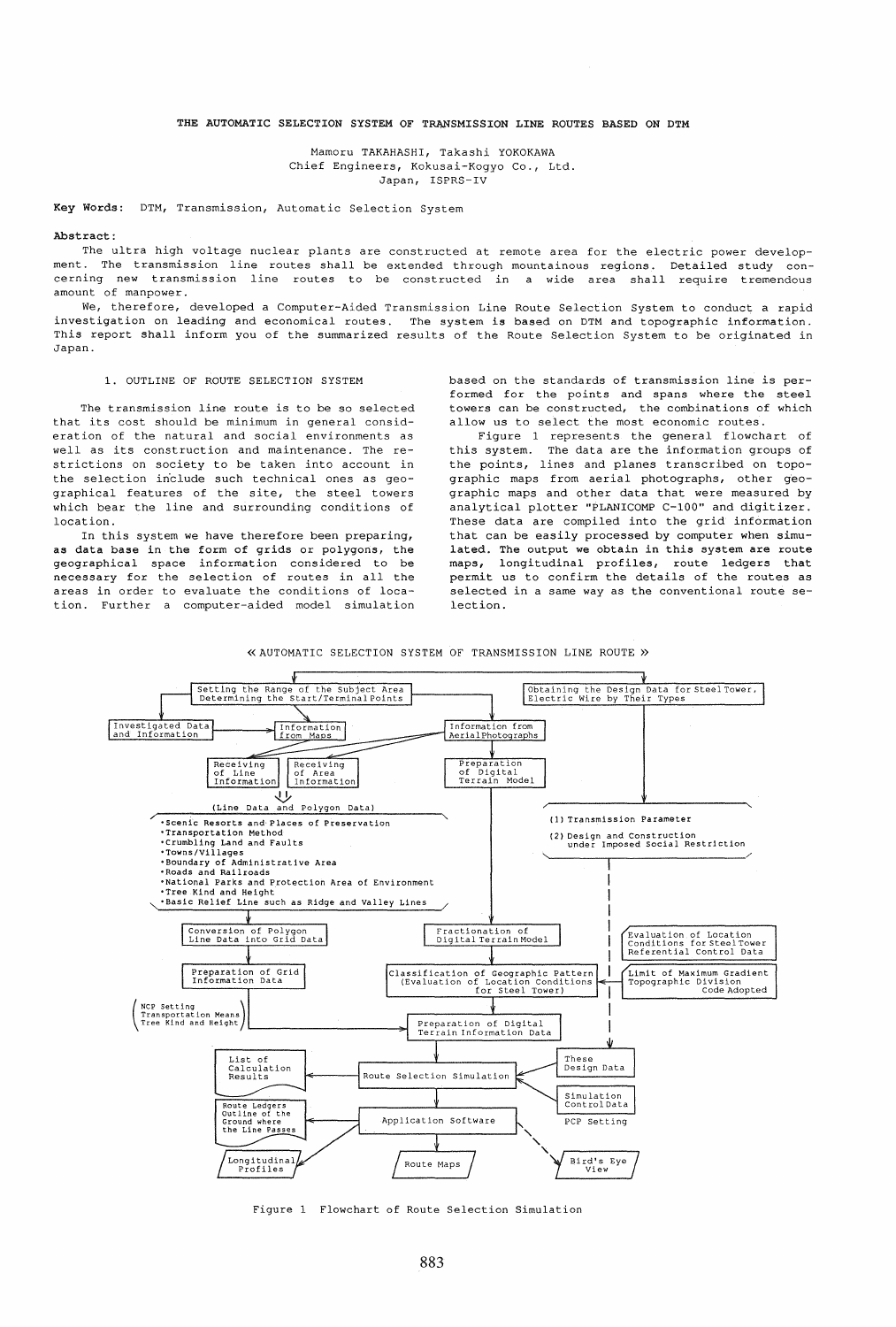## 2. RECOGNITION OF GEOGRAPHICAL SPACE INFORMATION AND TOPOGRAPHY

The geographic space information includes the points to be positively selected as *sites* of transmission line (Positive Control Point; PCP) and those considered not suitable for passage of the lines (Negative Control Point; NCP) as well as the areas to be selected.

Figure 2 gives an example of these respective factors. PCP are line start/terminal points and interme*diate* fixed points, while NCP includes the points that do not allow the construction of tower nor passage of line and those that allow only the passage.

The present system incorporates these judgment codes into the grid data. From the topographic viewpoints it is recommended to select such locations as stable mountaintops, crest lines and slopes that allow to have a distance of electric wire from ground (a certain restriction existing for the clearance between the wire and the ground) and reduce the height of the tower.

This system has therefore developed and adopted a method to evaluate the locations of towers classifying the topographic patterns by elevation data of the grids. The method consists in classifying the topography into 15 groups by the ratios and combinations of the collection vector (C) and deluge vector (D) which can be obtained from the differential elevation of given points with the surrounding grid intersections. (See Figure 3) .

It is so designed that suitable topographic geometry can be selected in response to the steepness of slope and distribution of the subject areas by assigning the code number and the maximum gradient when simulating. Figure 4 shows up an exemplary distribution at a selectable point.



Crumbling Land, Steep Mountainous Areas, Faults, Streams, Lakes and Marshes, Damp Ground, etc. Streams, Lakes and Marshes, Damp Ground,



Social and Living Environmental Conditions:

Towns/villages, Establishments/Facilities, Temples and Shrines, Communication Facilities and Sightseeing Areas



Rules and Regulations:

National Parks, Planned Areas and Environmental Protection Areas



Figure 2 Classification of Restrictions (NCP)

| Code           | pattern<br>Topographic     |                                      | Geometric           | Sectional |                   |
|----------------|----------------------------|--------------------------------------|---------------------|-----------|-------------------|
| No.            | Classi-<br>fication        | $Sub-class-$<br>sification           | shape in<br>drawing | geometry. | Remarks           |
| 14             | Moun-<br>tain<br>top       | Summit                               |                     |           | Gradient<br>< 55° |
| 13             |                            | Ridge                                |                     |           |                   |
| 12             |                            | Saddle                               | جَ                  |           |                   |
| 11             | Convex<br>slope<br>(plane  | Convex<br>sectional<br>slope         |                     |           | Gradient<br>< 55° |
| 10             | fìqure)                    | Slopes with<br>certain<br>indication |                     |           |                   |
| 9              |                            | Concave<br>sectional<br>slope        | D))                 |           |                   |
| 8              | Concave<br>slope<br>(plane | Convex<br>sectional<br>slope         | ' (((               |           |                   |
| $\overline{7}$ | fiqure)                    | Slopes with<br>certain<br>indication | The<br>Tre          |           |                   |
| 6              |                            | Concave<br>sectional<br>slope        |                     |           |                   |

Figure 3 Topographic Division

## 3. HOW TO DECIDE THE OPTIMAL ROUTE

This system uses principally the minimum weight of tower as an index of the optimal route. The weight of tower has the following restrictions from the designing standpoints.

1. The tower installed at point "i" as shown in Figure 5 has relative horizontal  $(\theta_i)$  and vertical angles (h/s) to the upstream and downstream

towers. These two factors determine the tow-

- er type. 2. There is a minimum distance determined between the electric wire and the ground. Securing this distance and the minimum sum of the weights of the towers including the upstream and downstream ones permit us to decide the tower height.
- 3. The tower type and height thus decided allow to have the tower weight desired Figure 4  $(w, )$ .



Distribution of Selectable Locations of Tower



Figure 5 Relationship between the Towers